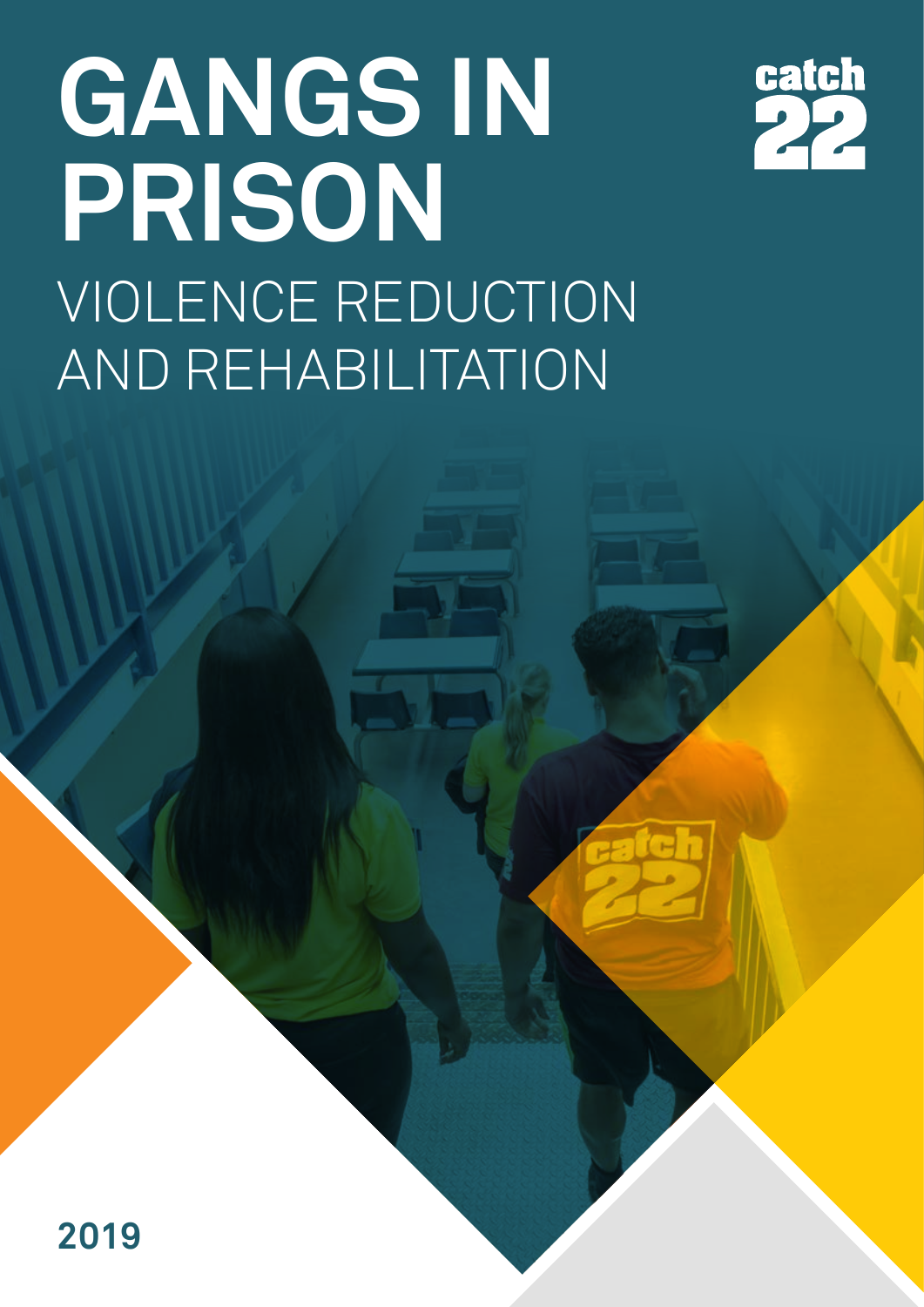# **INTRODUCTION**

This brochure offers an insight into the Gangs and Violence Reduction Custodial Services we currently deliver in prisons across the UK.

Catch22 works with 65,000 young people and adults each year, from cradle to career. Across 23 prisons, we work in custody screening and offender management, through to mediation and long-term resettlement. We deliver services for victims, veterans in custody, and in gang intervention.

Our work across the social welfare cycle means our services are informed by a deep understanding of the issues that lead people to crime, gang involvement and ultimately, a prison sentence. Our teams draw on the expertise of our substance misuse projects, our alternative provision schools, and our child exploitation services, as well as the years of early intervention work we have conducted within the justice system.

The latest statistics show violence has reached record levels in prisons across the UK. The supposed security of gang association is persuasive while imprisoned and gangassociated prisoners are disproportionately involved in violent incidents.

**Effective risk management** is essential to effective rehabilitation. Without it, prison teams are required to focus on being reactive, only tackling issues as and when they occur, rather than being able to build a strategy that prevents violence in the long term.

- 1. **BUTLER TRUST AWARD** received in 2015 for the services provided by HMP Thameside Gang Service. The Head of Custody referred to the "Commitment, passion and belief" delivered by our team to create a safer environment at HMP Thameside. Violent incidents reduced from 86 to 26 per month, resulting in 60 fewer victims and "60 fewer families worried about the safety of their loved ones in custody".
- **2. HM CHIEF INSPECTOR OF PRISONS**, Peter Clarke, said: "HMP Thameside's partnership with Catch22 to reduce gang violence was innovative and effective" following an inspection by Her Majesty's Inspectorate of Prisons, published in 2017.



#### **Rehabilitation and resettlement:** Our

experience has taught us that to truly reduce this violence, we must provide an alternative to gang life and empower each person to follow a new path. Our custody-based practitioners offer a unique opportunity to enable this so that on release, each individual has the best opportunity to successfully settle, and even thrive, back into society.

# **CONTENTS**

#### **1 INTRODUCTION**

- **2 AWARDS AND RECOGNITIONS**
- **3 IMPACT**
- **4 THE BIGGER PICTURE**
- **5 OUR APPROACH**
- **7 EARLY IDENTIFICATION**

#### **8 INTERVENTION AND R.O.A.D**

- **11 CONFLICT RESOLUTION**
- **11 ONE TO ONES**
- **12 RESETTLEMENT**
- **14 OUR TEAM**

# **AWARDS AND RECOGNITIONS**

Our award-winning and innovative Gangs and Violence Reduction Custodial Service has been recognised as highly effective:

> **3. BUTLER TRUST CERTIFICATE** received in October 2018 for the services provided by HMYOI Feltham Gang Service: "There is documented evidence of positive behavioural changes in well over half of course participants which has had a positive impact on reducing violence at Feltham."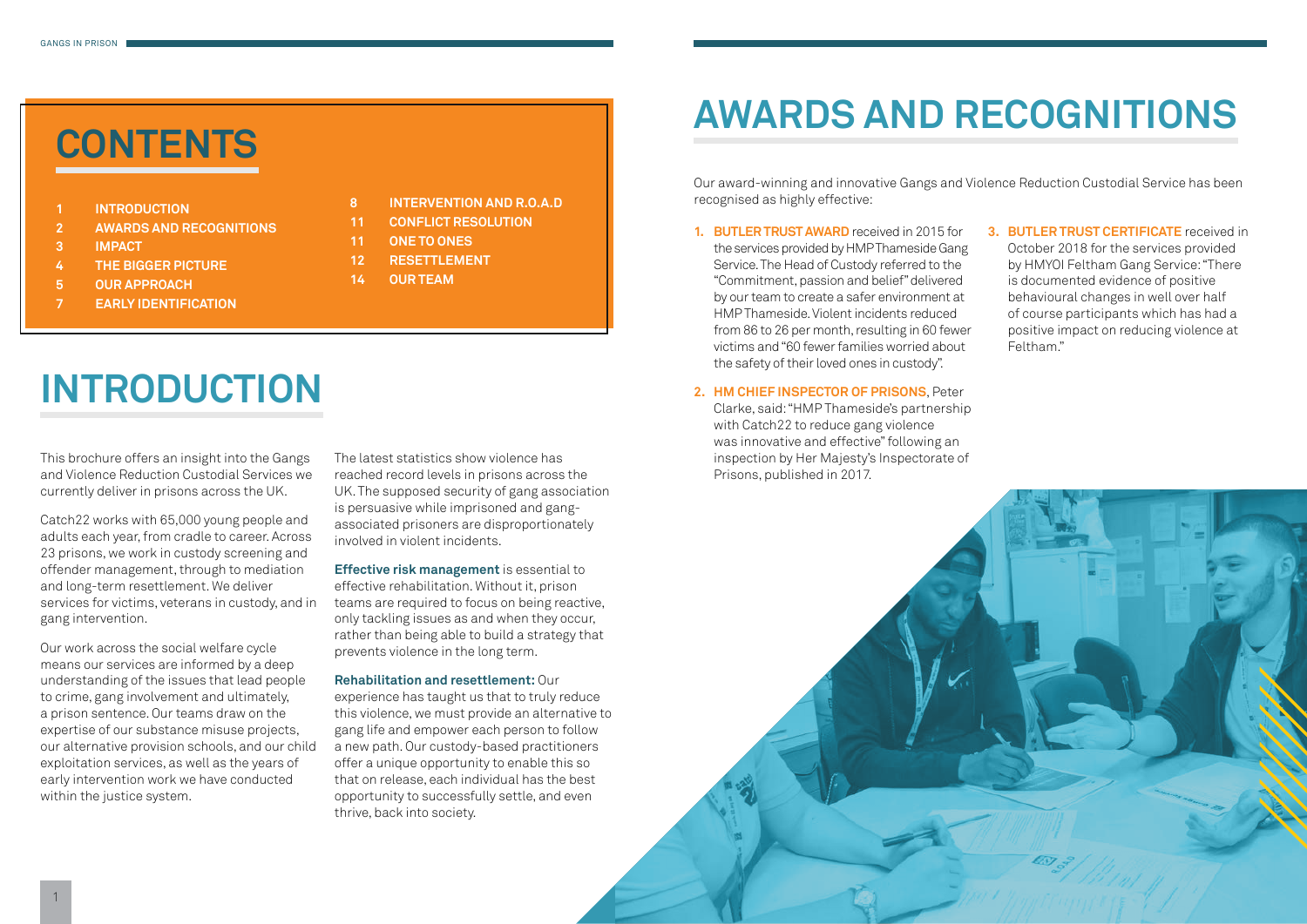**1. THE REGION THE PRISON SERVES IS UNIQUE**

The issues within the community need to be understood by practitioners.

**2. GANG NOMINALS MAY NOT RECOGNISE THAT THEY ARE PART OF A GANG**

Particularly with young gang-affiliated prisoners, they may have been groomed by older members and not yet understand the nature of the group they are involved in.

### **3. NOT ALL GANG NOMINALS ARE AWARE OF WHO THEIR RIVALS ARE**

Screening and induction meetings should be conducted as soon as possible to prevent potential rivals meeting. An individual may not have met the members of other gangs but their identity may be known to rival gang members, placing their safety at risk.

**4. CONFLICTS ARE FOREVER CHANGING** Rivals may now be allies in prison and allegiances can change overnight.

### **5. KEEPING AN EYE ON WHO PRISONERS ARE TALKING TO**

Practitioners should observe where prisoners ask to be located, and how they interact with each other, which can suggest the hierarchy within gangs and where potential risks are.

### **6. EACH PERSON HAS OTHER ISSUES BEYOND THEIR GANG-AFFILIATION** Aside from their association with gangs,

these individuals may need additional help dealing with grief, trauma or the violence they have likely witnessed.

### **7. BUILDING TRUST IS HOW WE LEARN**

Only through trusting relationships can we draw out information and join the dots. It is imperative to set boundaries on what is shared and to be conscious of how we disclose it when necessary.

### **8. KNOW ABOUT ANY ALIASES OR NICKNAMES A PERSON MIGHT HAVE**

This information will make it easier to follow conversations had between prisoners and the conversations prisoners have with you.

### **9. ONLINE CONFLICTS CAN SPILL OVER INTO REAL LIFE AND SOCIAL MEDIA CAN BE A CATALYST FOR SERIOUS VIOLENCE**

Although those within the prison should not have access, new arrivals or those talking to friends outside the prison may become aware of information regarding individuals or rival groups.

### **10. AVOID ASSUMPTIONS**

Although there are many trends and patterns we see across our work with gang nominals, it is vital that we approach all of our work remembering that every case, and every person, is unique.

## **CATCH22 INSIGHTS FOR WORKING WITH GANG-AFFILIATED PRISONERS**

# **IMPACT OF OUR APPROACH THE BIGGER PICTURE**

**33% REDUCTION IN GANG-RELATED VIOLENCE SINCE THE INTRODUCTION OF CATCH22'S GANGS CUSTODIAL SERVICE HMP THAMESIDE**

### **21% REDUCTION IN GANG-RELATED VIOLENCE AT HMP PENTONVILLE**



### **In 2018 the Catch22 Gangs Custodial Service:**



**Mediations arranged and positive outcomes achieved in every single one**



**Participants completed 44 gang-intervention programmes**



**Early identifications completed**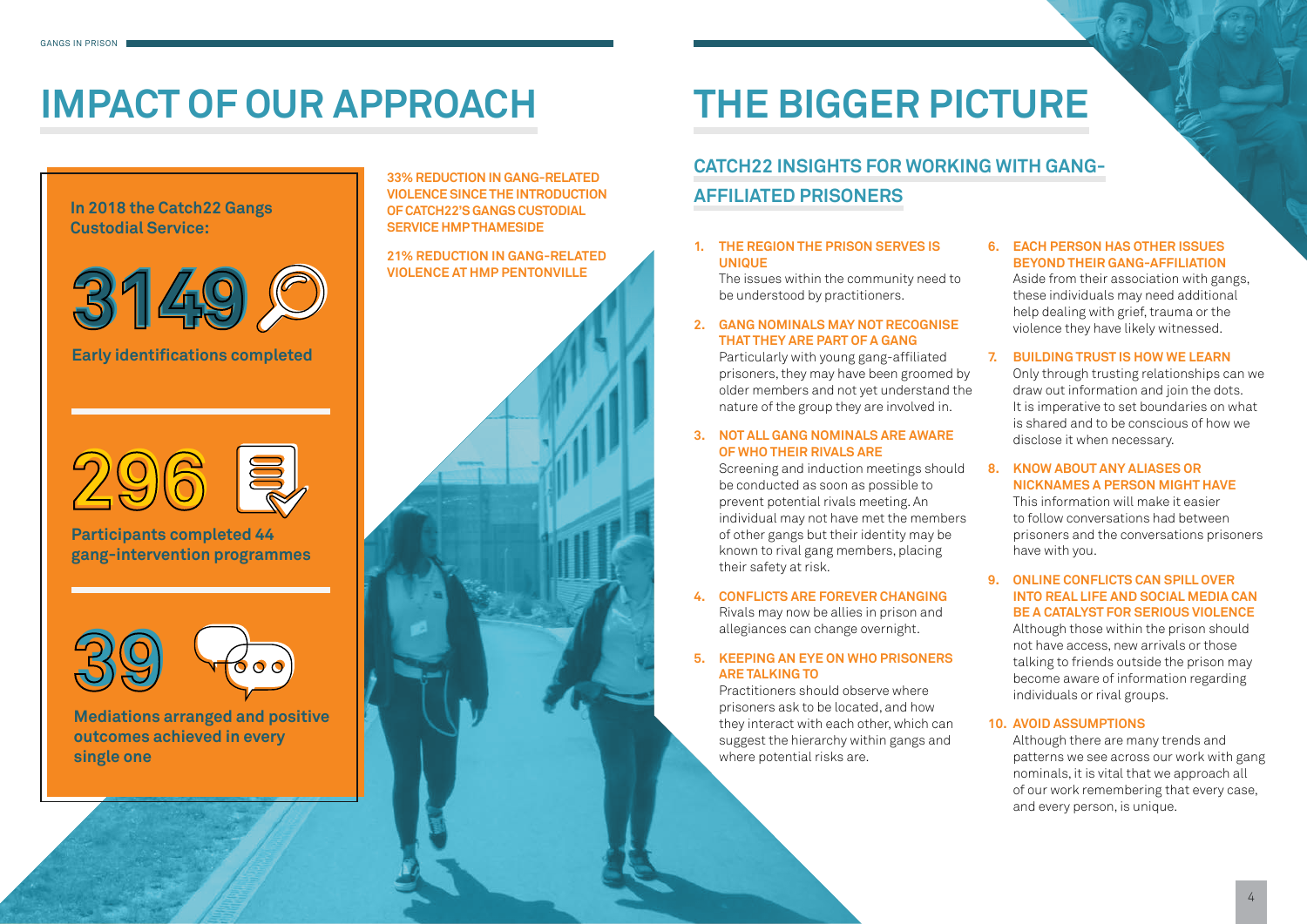Our service has five distinct elements, each vitally important to maintaining safety within the prison and supporting people to change their behaviour.

### **1. EARLY IDENTIFICATION AND COORDINATED INTELLIGENCE**

Gang practitioners work with new arrivals to the prison to identify risks and potential points of tension, before putting a plan in place to prevent gang-related incidents.

- **2. INTERVENTION AND R.O.A.D PROGRAMME**  The R.O.A.D (Rehabilitation Offering Another Direction) programme is delivered as part of all our services. We use a restorative approach to provide space for individuals to reflect on their experiences and to set prosocial goals for their lives.
- **3. CONFLICT RESOLUTION AND MEDIATION** In the event of a violent incident, our Catch22 Custodial Service facilitates mediation sessions between all parties to resolve the issue and find a way forward.

#### **4. ONGOING 1:1 SESSIONS**

Individual sessions allow the gang practitioners to keep an eye on progress for the prisoners we are working with.

#### **5. RESETTLEMENT**

Working closely with resettlement teams, we can ensure that gang-related issues are taken into account before release and that prisoners have all the support they need to sustain the progress achieved.

**Catch22 can be commissioned to deliver all aspects of the service as a whole, but we also offer elements individually. For example, at HMP Brinsford we delivered the R.O.A.D programme independently of any other service.** 

"I AM CONVINCED THAT THE WORK THEY HAVE DONE HAS **PREVENTED SERIOUS HARM TO MANY PRISONERS.** IT IS THEIR DRIVE AND THEIR UNDERSTANDING OF THE PROBLEM THAT HAS MADE **THAMESIDE THE SAFE PLACE** THAT PRISONERS NOW CONSIDER IT IS"

John Biggin, former Director of HMP Thameside



# **OUR APPROACH**

The Catch22 Gangs and Violence Reduction Custodial Service supports prison management by reducing the risk posed by gang-involved prisoners, and ultimately, reducing the number of violent incidents.

Our approach focuses on offering alternatives to the supposed security and status offered by gangs, a strategy which research suggests is more effective than the suppression-only approach used in many prisons.

Our service is delivered by gang practitioners with expertise and knowledge of gangs, their context in the community, and inside the prison. Gang practitioners identify the specific nature and impact of gang involvement within the establishment and design targeted interventions informed by local context and experience. They work within the prison, developing intelligence with other prison teams and arranging resettlement with services in the community.

Working within, yet independent of, the prison regime gives Catch22 a unique and advantageous position. It means we're able to build trusted relationships with prisoners, without being the ones who directly enforce punishment and security measures.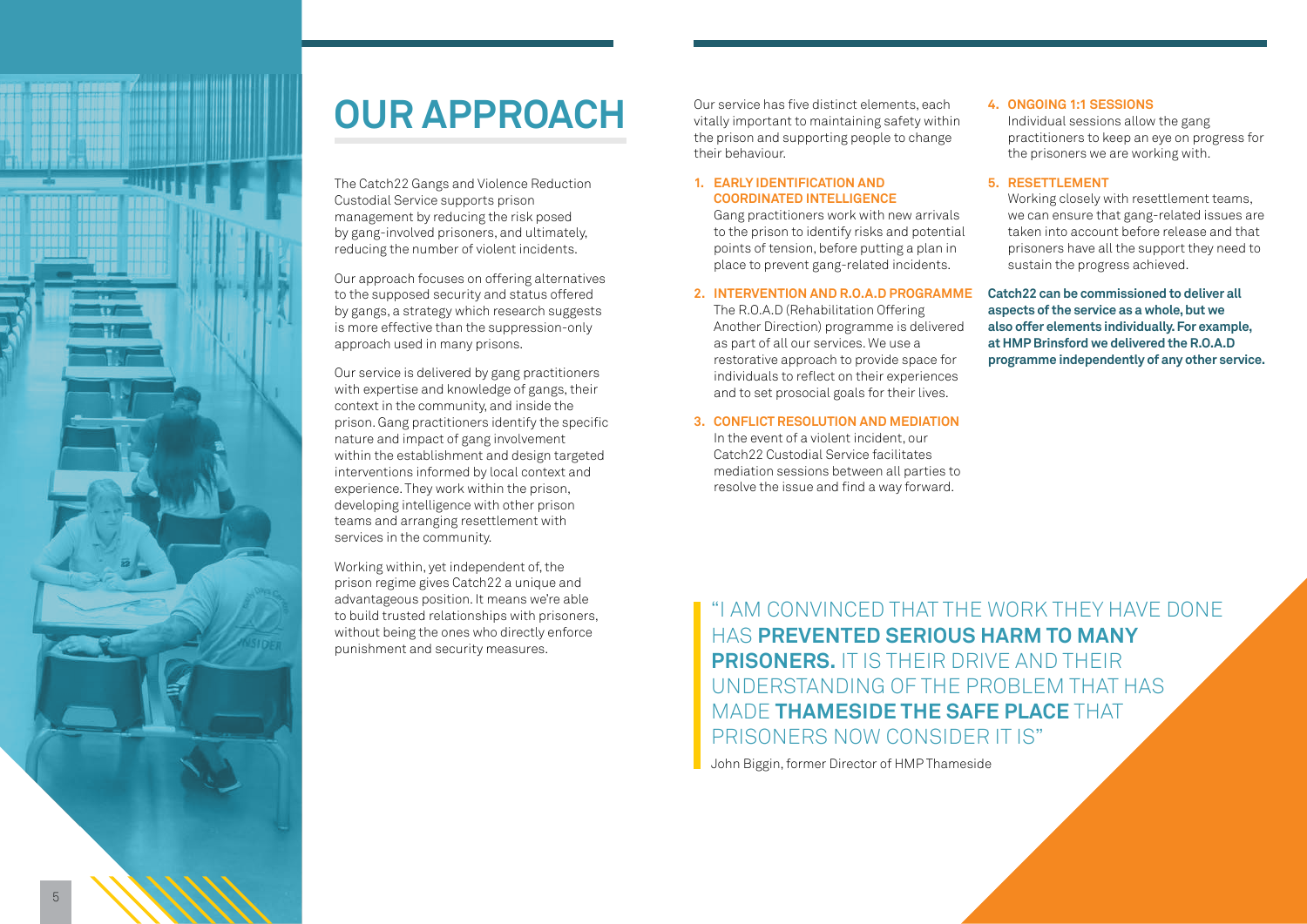# **EARLY IDENTIFICATION**

Gang practitioners meet with new arrivals at the prison to establish potential conflicts, introduce themselves and start to build a relationship with that person. This occurs during the induction process, within 48 hours. Practitioners gain sufficient information to recommend appropriate residential locations for a prisoner and necessary movement restriction, before an individual is moved onto a permanent wing.

Our teams work closely with Police, National Probation Service, Community Rehabilitation Companies, Court and other agencies to plan in advance when any high profile nominal enters the prison.

# **INTERVENTION AND R.O.A.D**

We tailor interventions to each prisoner's specific needs. Gang practitioners build trust with each prisoner in order to address and challenge the underlying issues causing their antisocial behaviour.

# **THE R.O.A.D PROGRAMME - REHABILITATION OFFERING ANOTHER DIRECTION**

Rehabilitation Offering Another Direction (R.O.A.D) was designed and created by gang practitioners at HMP Thameside, and is now used across all our custodial gangs services.

R.O.A.D encourages participants to evaluate their past choices and address the consequences of their behaviour. The programme seeks to encourage participants to consider alternative pro-social life options and opportunities moving forward.

The R.O.A.D programme content is supported by findings from Catch22 research conducted by our Bristol team, as well as an assessment of the prison and prisoner focus groups. We gather feedback from every cohort on how the programme could be improved, and R.O.A.D evolves to reflect current issues and the latest research.

### **WHAT R.O.A.D ACHIEVES**

- An alternative pro-social life direction
- Identifying positive relationships within existing social circles
- Improves communication skills in conflict situations
- Teaches participants to gain perspective in stressful situations
- Improves empathy skills
- Develops an understanding of the wider consequences of violence
- Increases awareness and understanding of the impact of stereotyping and how these are linked to decision making

### **HOW IT WORKS**

- Facilitated over four days
- Delivered to approximately 10 to 12 prisoners per programme
- Participants can self-refer or their involvement can be in their sentence planning objectives or Good Order reviews
- Any individual may take part in our programme but those with previous gang affiliation and those who have R.O.A.D included in their sentence plan are prioritised
- Attitudinal change is monitored throughout the programme and individual feedback is given as required
- Participants' behaviour is monitored before and after programme attendance

## **COORDINATED INTELLIGENCE**

Our teams work with the prison establishment by collaborating with key departments and agencies who are involved in the care and management of prisoners.

We work with senior management teams, violence reduction teams and all individuals involved in maintaining a safe and secure period in custody. Where required, we will deliver monthly training sessions to share our learnings and develop our programme, specific to the environment we are in.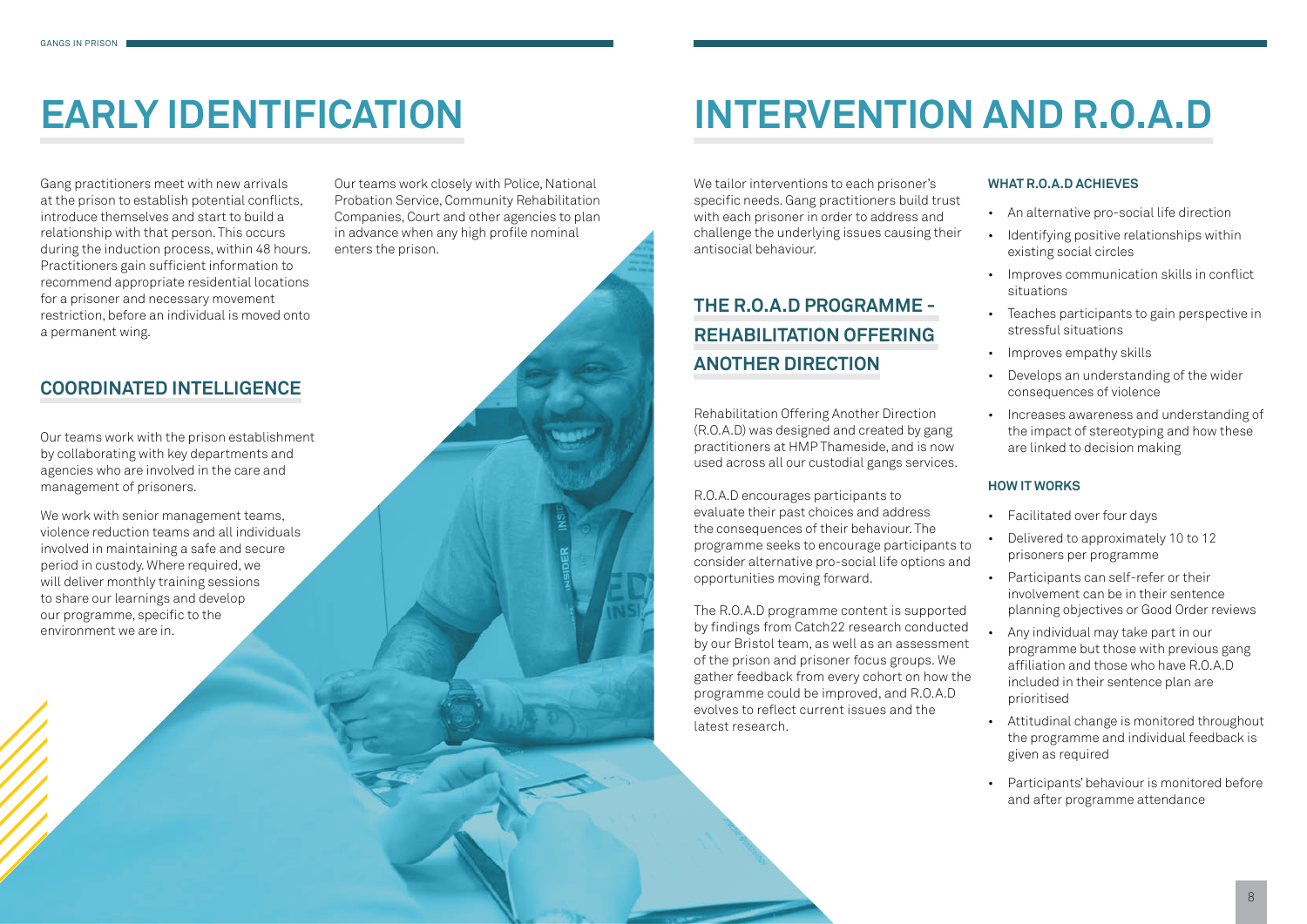Exercises are designed to challenge negative attitudes, improve 'active listening' skills, and to give participants the opportunity to challenge their own thinking, even in stressful situations. This also allows participants to challenge peers' behaviour towards victims, prison staff and each other.

At HMYOI Feltham, the level of attitudinal change monitored throughout the delivery of R.O.A.D shows that since its implementation, there has been a 64% reduction in those that report being motivated to carry weapons in the community upon release. Being mindful of the huge risks associated with people, particularly young people, carrying weapons, this measure is a considerable result.

Over the page is an example of our programme delivered at HMYOI Feltham.

## **SESSION KEY MESSAGES**

#### **INTRODUCTION AND KEY CONCEPTS OF R.O.A.D**

• Group rules • Learning agreement • Team work • Perception and attitudes • Judgement and morals **Awareness Behaviour** • Roles • Communication/ active listening • In-cell workbook

"**R.O.A.D MAKES YOU REFLECT UPON YOUR ACTIONS** AND QUESTION YOURSELF ABOUT WHO YOU REALLY ARE AS A PERSON AND WHAT YOUR PARENTS WOULD WANT YOU TO BE." Prisoner

#### **REFLECTING AND RE-EVALUATING OUR MOTIVATIONS**

• The ripple effect of our actions Identifying triggers for violence • Choices and options: reassessing a situation • Understanding friendships • Reasoning and understanding • Joint enterprise and consequences • Family roles and role models • Empathy • What is important to us as people? • Reflection on our own situations

**THE IMPACT OF OUR ACTIONS**

• Responsibility • Victim awareness • Perceptions and impact of behaviour • Discuss headlines on gang and/or youth violence • How are today's youth perceived in the media? • How do people get involved in gang culture?

**MOVING ON AND STAYING AWAY FROM CRIME** 

• Accountability and owning our regrets and past • Consequential thinking: evaluating the cost and benefit of your choices • Is violence ever justified? • Support in the community • Gang exit: support and resources to draw on

## **CASE STUDY**

Mike\* did not disclose any gang affiliation following his admission to HMP Thameside.

Shortly after he was moved on from the First Night Centre he was targeted by rival gang members on his wing. This was due to ongoing gang conflict in the community.

Ray attempted to enter Mike's cell and Ray threw boiling water on him.

Two other prisons, associates of Ray, stood outside the cell and shouted threats towards Mike. One of the other prisoners received a cut on the face from Mike.

Following the incident, Mike explained to the practitioners that he had felt threatened by the group and so reacted as described. Further disclosures were made which improved our intelligence on Mike's history.

Gang practitioners conducted meditation between all parties and they all talked through the actions and thinking which led to their behaviour. The prisoners agreed the incident had occurred as a result of a misunderstanding and a breakdown in communication. No further incidents have occurred between them.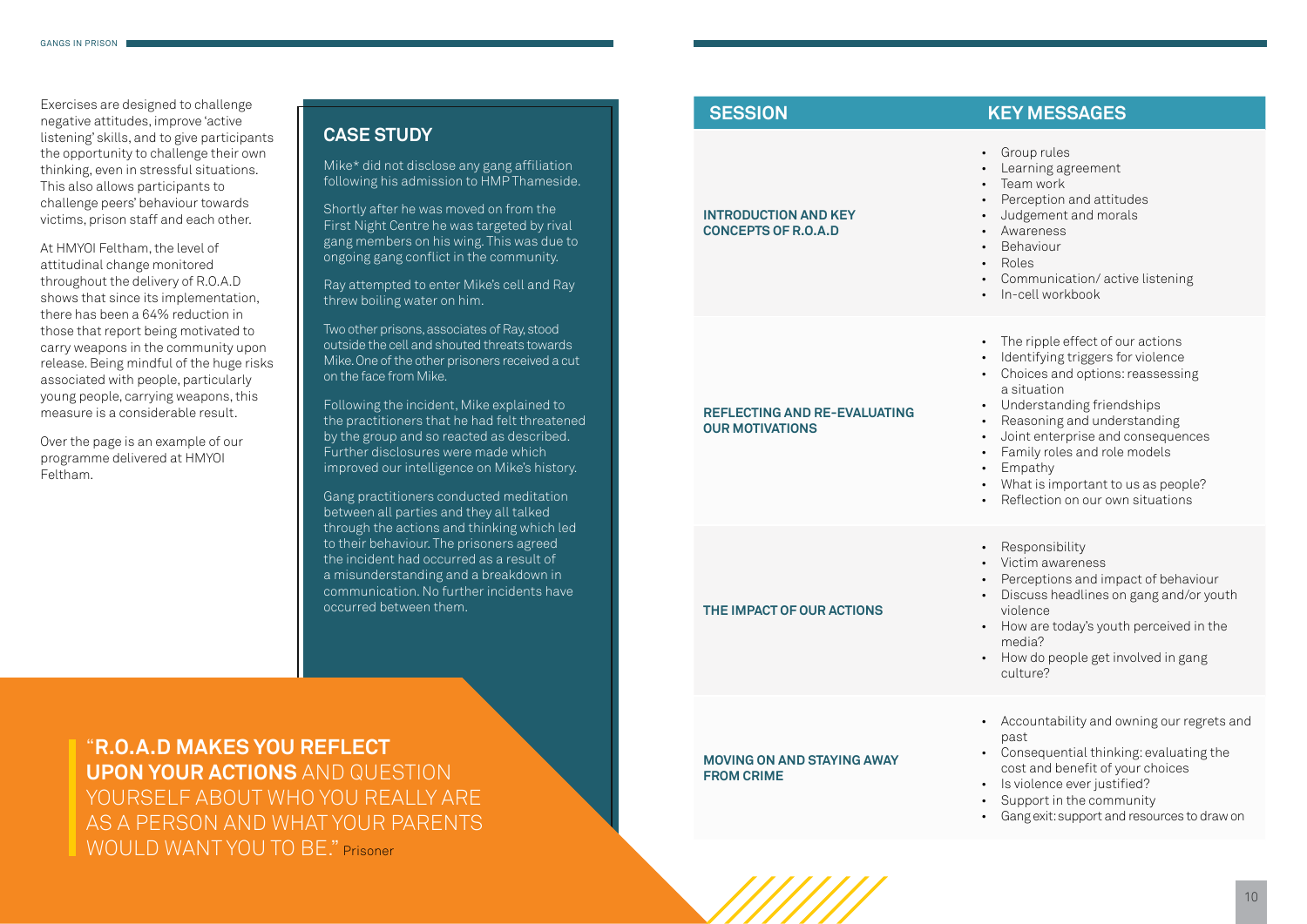#### **WORKING WITH INDIVIDUALS AND TEAMS WITHIN THE PRISON TO REDUCE RISK**

Catch22 uses conflict resolution techniques, leading towards long-term mediation. Practitioners research volatile situations and discuss the incident with all parties involved.

This risk assessment is shared with the prison staff in meetings and through weekly and monthly reports.

### **RISK MANAGEMENT**

Our Gangs and Violence Reduction Custodial Services assist with the safety and stability of establishments, reviewing conflicts and conducting regular local research. We have information sharing agreements in place with prison Offender Management Units and resettlement teams to work together on an ongoing basis, sharing our knowledge on issues and potential incidents.

## **MEDIATION**

### **BRINGING TOGETHER PRISONERS TO CREATE LASTING CHANGE IN ATTITUDE AND BEHAVIOUR**

Gang practitioners seek to identify which prisoners would benefit from mediation as part of their daily duties. Intelligence gathered by gang practitioners enables them to target prisoners prior to conflicts escalating into violence. Requests to engage may also come from prisoners directly or from staff across the prison following an incident.

Mediation helps resolve disputes or ongoing tensions - whether they've arisen within the prison or have followed prisoners in from the community. It involves bringing prisoners together to discuss the incident directly, with a view to bringing about lasting change and reducing the risk these prisoners pose to each other.

# **RESETTLEMENT**

Catch22's collaboration with community-based organisations facilitates a fully supported transition from custody into community. Our focus is to promote prisoners leaving their gang-affiliated life and wherever possible, we will facilitate participants' pro-social intentions upon release.

Our work includes ongoing reviews monitoring the progress and behaviour of participants in the lead up to their release. Our practitioners ensure gang-related issues are taken into account at the resettlement plan stage so that the prisoner has all the support they need to sustain the progress they have made. Where there are concerns for the individuals peer group and community upon release, we will make recommendations to prison and probation staff, such as suggested exclusion zones.

When release is nearing, the team link in with local Youth Offending Services, Community Rehabilitation Companies and the National Probation Service to ensure the successful reintegration of a prisoner back into the community.

## **CASE STUDY**

Rob\*, a formally gang-affiliated prisoner in Thameside was employed by the team as a Peer Support Worker (PSW). His former excellent work as a volunteer following release led to this paid role.

Rob's knowledge and deep understanding of the community gang issues made him instrumental in helping Catch22 practitioners identify ganginvolved prisoners when they first come into custody.

Gang practitioners worked with Rob to map out potential conflicts and ongoing concerns. He was often involved in mediating conflicts between rival groups.

Rob supported gang interventions, particularly in highlighting alternatives to violence, consequential thinking, and the negative impact of gangs both in in custody. His experience of prison life afforded him the respect from other prisoners, allowing them take encouragement that alternative pro-social ways of living are achievable.

Catch22 Gangs Custodial Services conduct ongoing one to one sessions with gangassociated prisoners to monitor their progress and how they are responding to our work with them. These sessions give us another chance to challenge pre-existing negative or pro criminal attitudes, and also provide a space for the prisoner to open up and get support.

As prisoners approach the end of their sentence, the team link in with the prisoner's Offender Supervisor, Community Offender Manager/ Responsible Officer, as well as the resettlement teams and external organisations to encourage and promote gang exit upon release from custody.

# **CONFLICT RESOLUTION**

# **ONGOING 1:1 SESSIONS**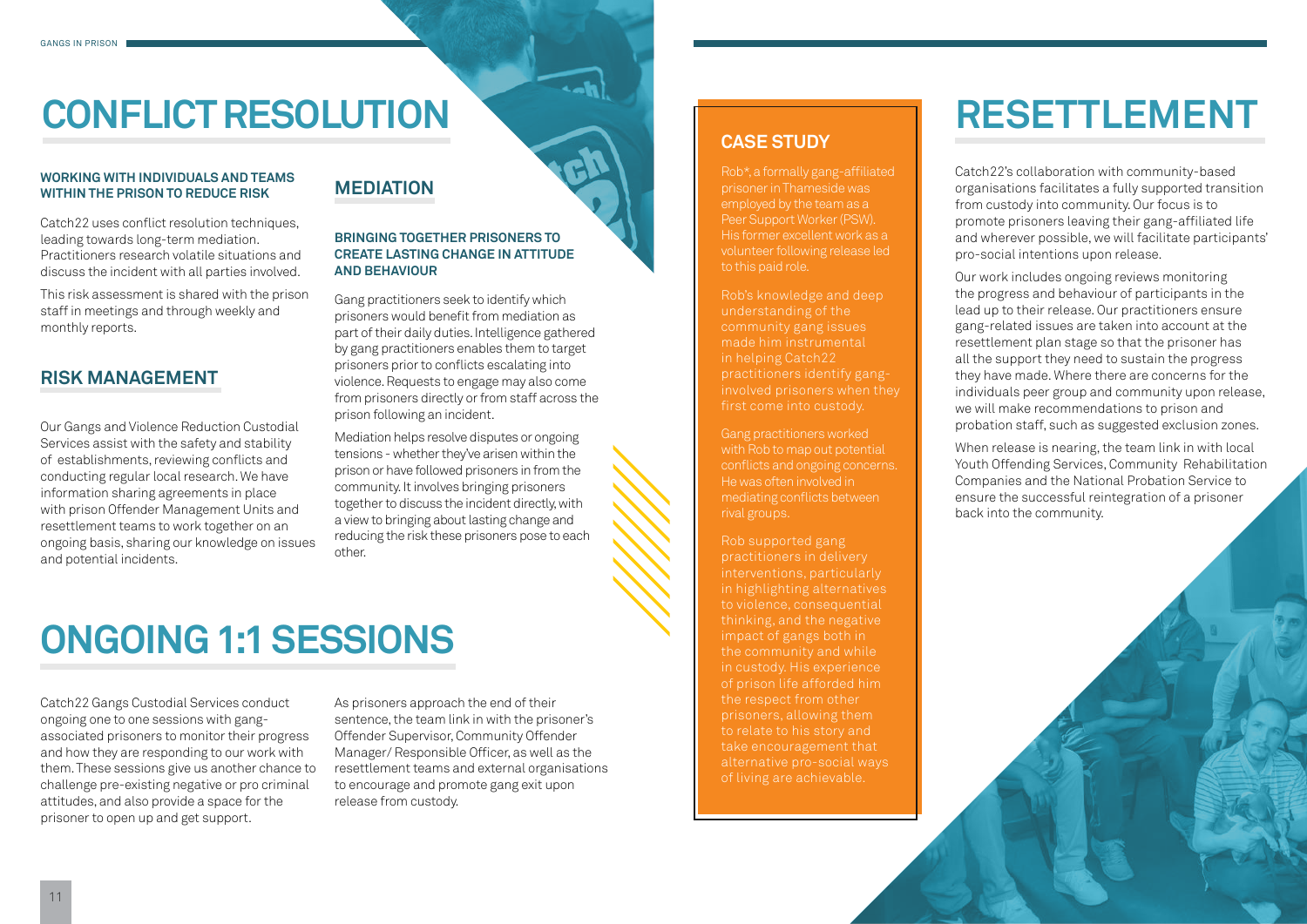# **OUR TEAM - WHAT MAKES A GOOD GANGS PRACTITIONER?**

- **• RELATABLE** Existing Gang Practitioners believe this is the number one quality required to be successful in their role. It is essential to interact and build trust with prisoners in order to support them.
- **• KNOWLEDGEABLE** It is imperitive to be well-informed and curious about gang culture and specific communities. Understanding the landscape is vital to working with these groups.
- **• PATIENT** Working with gang nominals is not a linear process and sometimes, progress is slow. Gang practitioners give it their all, even when the impact doesn't appear immediately obvious.
- **• RESILIENT** Working in a frontline prison service has its challenges. Gang practitioners are able to see the bigger picture and bounce back from any setbacks experienced by the people we support.

- **• HONEST** We manage expectations and avoid making promises we cannot keep. Our role within the prison is specific and limited and we have to be able to tell prisoners what is and isn't possible within our remit
- **• EXPERIENCED** Most of the people gang practitioners work with have been through struggles and hardship in their lives. We should understand this and the impact such life experiences can have.
- **• PASSIONATE** Being a gang practitioner is a tough job, but the belief that we can make a difference is what keeps us going on the toughest days at work.
- **• BALANCED** We are as comfortable talking to a Prison Governor as we are talking to a prisoner and we are able to build trusted relationships with each. Working for Catch22 offers a degree of independence, but there is also a duty to share information and keep staff and prisoners safe.

### **CASE STUDY**

Following the arrival of a prominent gang nominal at HMP Thameside, Catch22's practitioners interviewed the prisoner to establish who his current and historical conflicts have been with, and in which boroughs and areas, and how these were likely to cause issues for him.

Details of these conflicts were raised through the prison's security and movement systems, restricting rival prisoners from attending the same activity at the same time. However, during mass movement the prisoner was assaulted and hospitalised with a broken jaw.

While investigating this incident we discovered that rival gang members, one of whom had previously stabbed the prisoner in question, were currently in the prison. Our gang practitioners arranged a joint meeting with Security, Assistant Directors, Safer Custody, Violence Reduction and Care and Separation teams to implement a strategy to manage this risk whilst a transfer could be organised.

Catch22 recommended that movements be staggered for this prisoner, and that he should be offered escorted movements. This was put in place by the prison teams and no further incidents have occurred since.

> "**WE HAVE SEEN THE VALUE OF WORKING WITH GANG MEMBERS** BY USING PEOPLE WHO CAN GET CLOSE AND UNDERSTAND BETTER. **WE ARE CONVINCED THIS FOCUS HAS BEEN VITAL IN THE BIG DROP IN GANG VIOLENCE WE HAVE SEEN**."

John Biggin, former Director of HMP Thameside